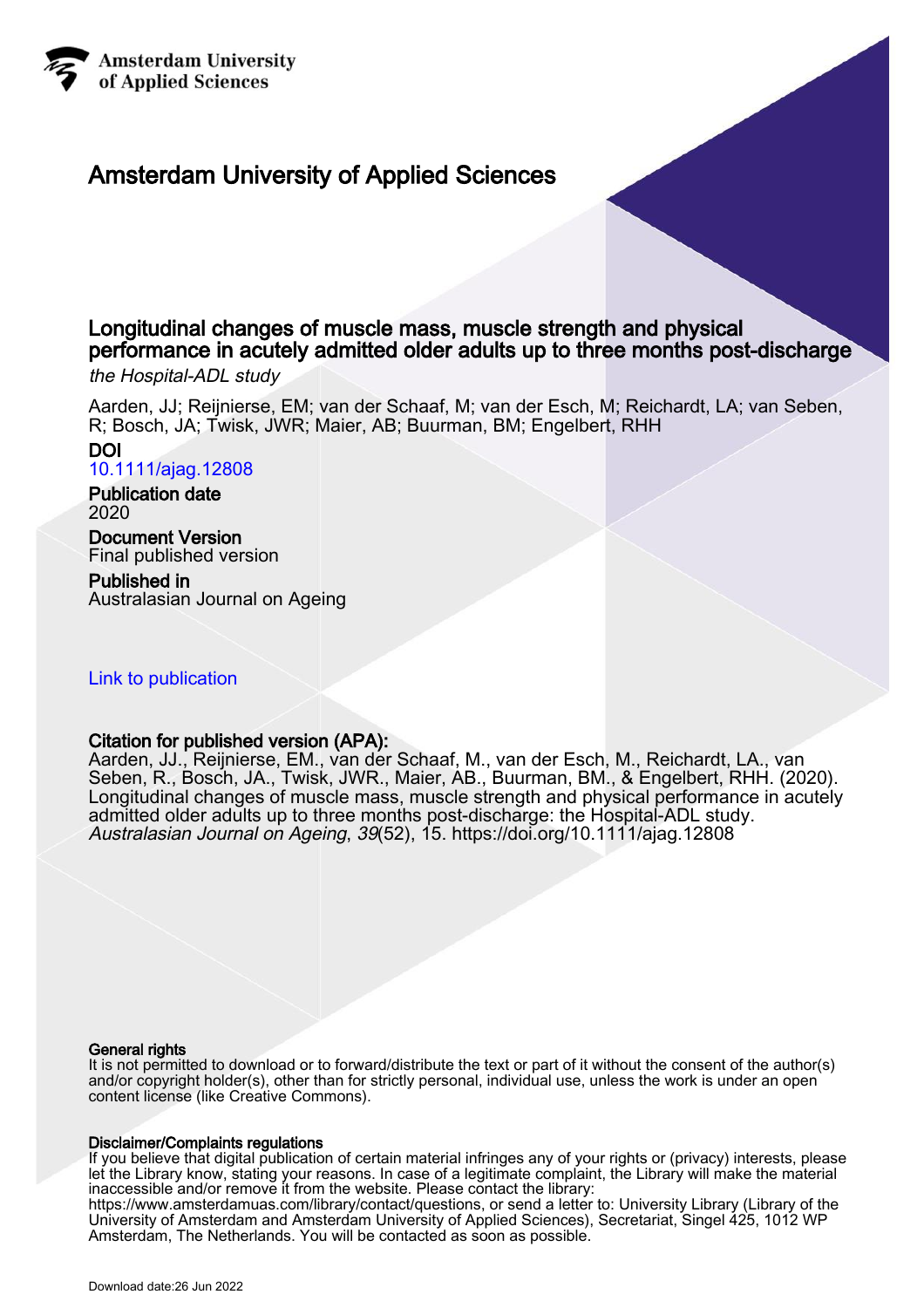#### **ABSTRACTS**

#### **WILEY** Australasian Journal on Ageing

#### **SYMPOSIUM ABSTRACTS**

#### **SYMPOSIUM 1 – EXERCISE AND NUTRITION TO COMBAT SARCOPENIA**

#### **Synthesising skeletal muscle with resistance exercise: one protein at a time**

#### D Camera

*Department of Health and Medical Sciences, Swinburne University*

Human skeletal muscle is a highly malleable tissue that can alter its phenotype in response to repeated bouts of contractile activity (i.e. exercise) and altered nutrient availability, particularly protein. The net balance between the continuous and simultaneous processes of muscle protein synthesis (MPS) and muscle protein breakdown (MPB) determines whether skeletal muscle tissue is increasing (hypertrophy) or decreasing (atrophy) total protein content, which is a key regulator of overall skeletal muscle mass. Muscle hypertrophy can only occur when there is an accumulation of muscle proteins during repeated periods of anabolism, such as that induced by performance of resistance exercise and protein ingestion, that exceeds the loss of muscle proteins during intervening periods of catabolism. When assessing muscle protein synthesis, commonly utilised acute measurements of protein synthesis using labelled amino acid tracers are limited by the timing of the assessment. In particular, the brief duration of tracer administration in a laboratory setting under sterile conditions fails to integrate all aspects of habitual ('free-living') behaviour such as sleeping, feeding, and/or other physical activity and physiological stresses. The use of longer-term labelling using deuterium oxide  $(D<sub>2</sub>O)$  provides an alternative method to investigating rates of muscle protein synthesis and breakdown as it can be administered via drinking water and under real-world conditions. This presentation focuses on the evolving use of  $D_2O$  as a metabolic tracer to measure both fractional and individual rates of muscle protein synthesis following resistance exercise to provide novel mechanistic insight to changes in the muscle proteome with advancing age.

#### **The importance of physical activity for maintaining mitochondrial function across healthspan**

#### A Philp

*Garvan Institute of Medical Research, UNSW Medicine, UNSW Sydney*

Mitochondrial content and function decline during ageing, leading to alterations in glucose and lipid utilisation, reduced insulin sensitivity, increased adiposity and loss of functional ability. Thus, strategies aimed at maintaining or boosting mitochondrial function hold tremendous therapeutic potential for mitigating chronic diseases of ageing. The best countermeasure currently identified to increase mitochondrial content in skeletal muscle is exercise; however how this adaptation occurs at the cellular level is poorly understood. Research has identified that exercise transiently activates a number of cellular stress responses that initiate mitochondrial remodeling, providing therapeutic and ergogenic targets to explore. This talk will highlight exercise approaches to manipulate mitochondrial function in skeletal muscle and discuss the therapeutic implications of these strategies for healthy ageing.

#### **Nutritional approaches to combat sarcopenia**

#### D Lee Hamilton

*Institute for Physical Activity and Nutrition IPAN, School of Exercise and Nutrition Sciences, Deakin University, Geelong, VIC.*

The exact mechanisms that lead to sarcopenia are still unknown. However, evidence supports the concept that resistance to feeding induced stimuli is one of the key causes. More specifically, old muscle is less able than young muscle at increasing the synthesis of new proteins after a feeding stimulus. This metabolic defect, termed anabolic resistance, results in a net loss of muscle protein and subsequently a loss of muscle mass. If sarcopenia's origin is partly related to nutrition responses is there a nutritional solution? This talk will explore the potential mechanisms of sarcopenia in addition to addressing some of the potential nutrient-related solutions including protein nutrition and fish oil.

Editorial material and organization © 2020 AJA Inc. Copyright of individual abstracts remains with the authors.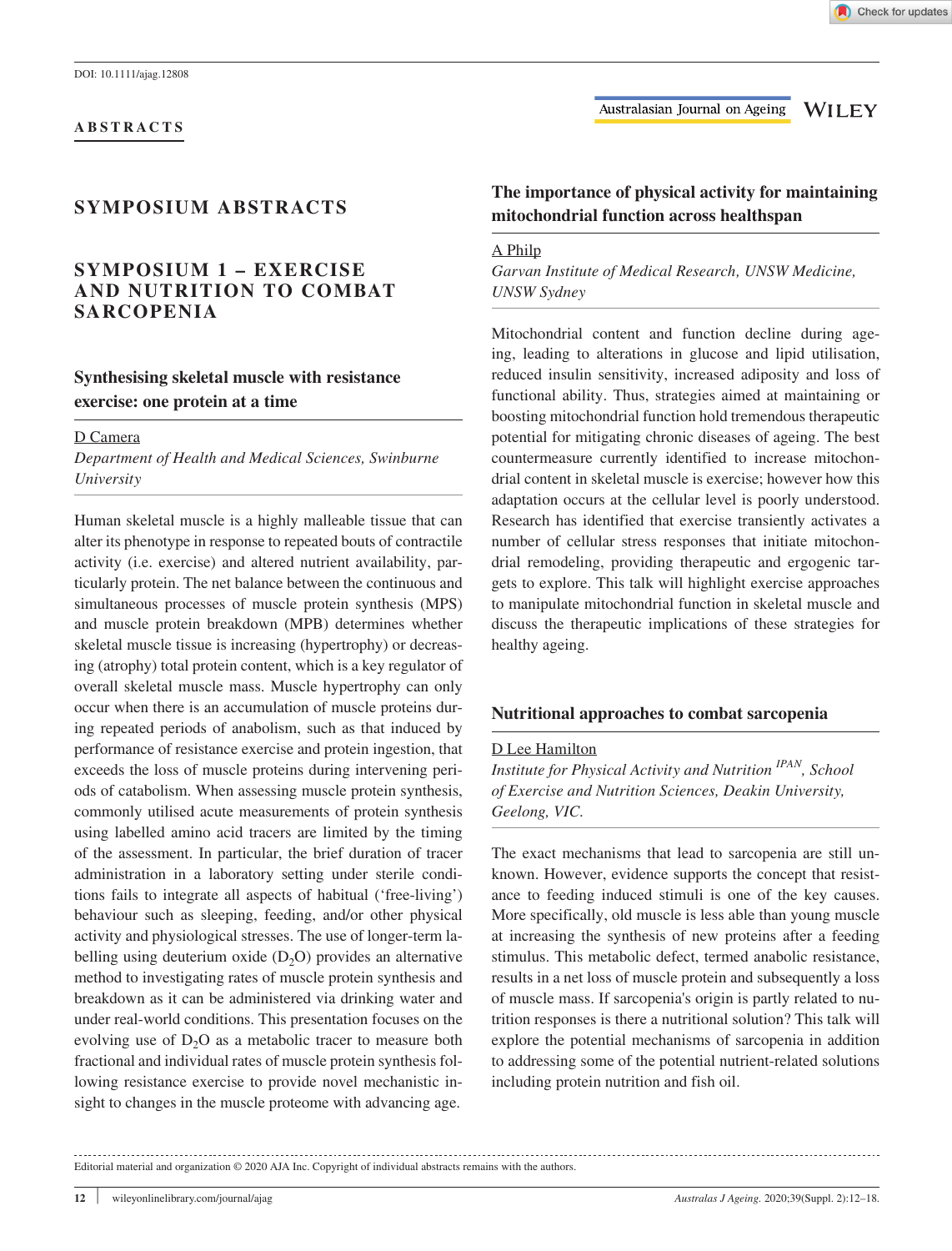#### **SYMPOSIUM 2 – THE OPERATIONAL DEFINITION OF SARCOPENIA: DO WE NEED TO ESTABLISH A CONSENSUS IN AUSTRALIAN AND NEW ZEALAND (AGAIN)?**

## **Sarcopenia definitions: rationale, processes and limitations**

## M Sim *Edith Cowan University, WA, Australia*

The ANZSSFR Task Force on Diagnostic Criteria for Sarcopenia recommended the use of the original European Working Group on Sarcopenia in Older People (EWGSOP) operational definition of sarcopenia in 2018. EWGSOP recommended sarcopenia be defined by the presence of low muscle mass in conjunction with weak muscle strength and/ or poor physical function. In January 2019, EWGSOP published revised guidelines (EWGSOP2) for the definition and treatment of sarcopenia. EWGSOP2 defines sarcopenia using low muscle strength as the primary parameter, with diagnosis confirmed by the presence of low muscle quantity or quality. Physical performance measures now only categorise the severity of sarcopenia in EWGSOP2. A key aim of EWGSOP2 was to provide clear cut-points for these measurements in order to increase harmonisation of sarcopenia studies and clinical utility. However, the methods by which EWGSOP2 have derived these cut-points are problematic, with numerous inconsistencies highlighted by researchers since its publication. In March 2019, recommendations from the Sarcopenia Definition and Outcomes Consortium Conference (SDOC; an extension of the 2014 US FNIH Sarcopenia Project) were released. Preliminary findings suggest grip strength is an important discriminator of mobility disability (walking speed  $\langle 0.8 \text{ m/s} \rangle$  and other adverse outcomes (e.g. falls), while lean mass, measured by dual-energy X-ray absorptiometry, is a poor discriminator of mobility disability. Notably, EWGSOP2 cut-points are generally based on estimates of -2 standard deviations below mean reference population values from previous analyses (without any specific sarcopenia outcome), whereas SDOC is adopting new classification and regression tree analyses with mobility disability as the outcome. This presentation will discuss the rationale and processes for the development of current sarcopenia definitions, while also covering their potential limitations. In light of multiple current sarcopenia definitions, initiatives are clearly required to reduce ambiguity among researchers and health care professionals on appropriate methods for the diagnosis of sarcopenia.

ABSTRACT **13**<br>Australasian Journal on Ageing  $-WII$  FY  $\frac{13}{4}$ 

## **The ANZSSFR task force on diagnostic criteria for sarcopenia: initial process and outcomes, and future possibilities**

#### J Zanker

*University of Melbourne, Victoria*

The ANZSSFR Task Force on Diagnostic Criteria for Sarcopenia was established in 2017 to adopt and promote an operational definition of sarcopenia for use by clinicians and researchers in Australia and New Zealand. The Task Force was initiated due to the absence of international consensus regarding the diagnostic criteria for sarcopenia, and the recognition that there was a lack of understanding about sarcopenia amongst clinicians, researchers and members of the public in Australia and New Zealand. The Task Force adopted a modified Delphi method to achieve consensus. The Delphi method is an iterative process of consultation and exploration of disagreement amongst participants. The Task Force, comprised of 24 clinicians and researchers with an interest in sarcopenia, achieved consensus with 94% of members supporting adoption and promotion of the European Working Group on Sarcopenia in Older People (EWGSOP) definition, and the need for future validation of existing cut-points developed from international cohorts using Australian and New Zealand data. However, the EWGSOP subsequently released a revised sarcopenia definition, and an additional definition from the Sarcopenia Diagnostic and Outcomes Consortium (SDOC) is in preparation. These new definitions are likely to increase confusion for Australian and New Zealand clinicians and researchers with an interest in sarcopenia, highlighting the need for a clear and consistent message regarding the preferred operational definition. A modified Delphi consensus may be a path towards improving both the understanding of sarcopenia and the credibility of the field in the eyes of the wider community. To ensure representation by all stakeholders and to best promote the consensus outcomes, widespread participation should be sought. A diverse participation group could include researchers, clinicians, policy makers, members of the public and those living with sarcopenia. This presentation will summarise potential methods for expanding the original ANZSSFR Task Force on Diagnostic Criteria for Sarcopenia.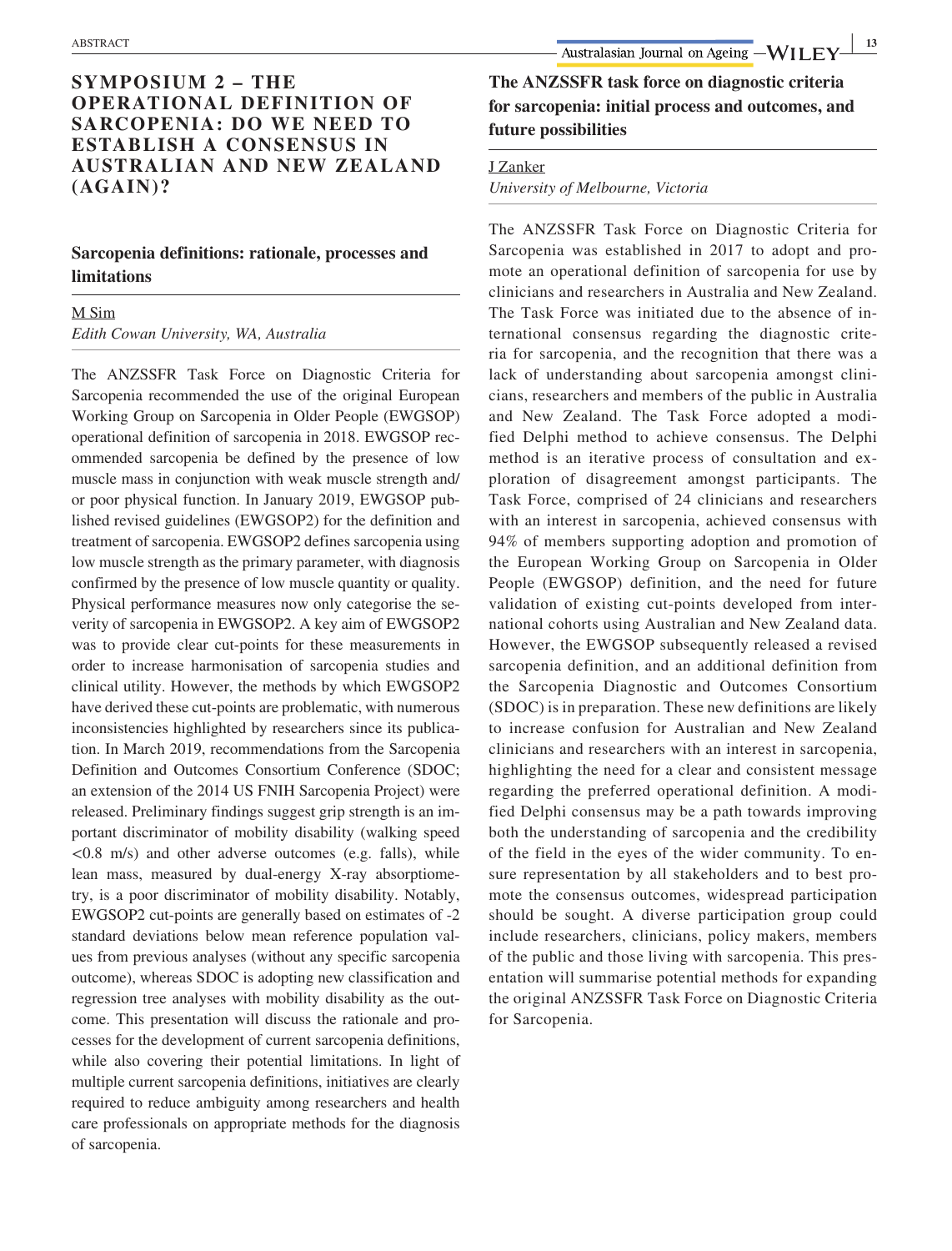**14 14 CONSTRACT 14 ABSTRACT 14 ABSTRACT 14 ABSTRACT 14 ABSTRACT** 

**Interactive discussion: what is needed to establish a consensus operational definition of sarcopenia in Australia and New Zealand**

## D Scott

*Monash University, Victoria*

Consensus definitions of sarcopenia with a focus on clinical relevance were published almost a decade ago, and the provision of a code for sarcopenia in the 10th revision of the International Statistical Classification of Diseases and Related Health Problems (ICD-10-CM) in 2016 was another step towards increasing clinical recognition of sarcopenia. Despite these achievements, there is little evidence that assessment and treatment of sarcopenia are systematically performed by clinicians in Australia and New Zealand, and public awareness of sarcopenia appears exceedingly low. The ANZSSFR Task Force on Diagnostic Criteria for Sarcopenia was formed in 2017 to address poor awareness and knowledge of sarcopenia, and particularly, to establish a consensus on an operational definition of sarcopenia in Australia and New Zealand. The Task Force published the findings of its first expert-led Delphi process in 2018 and recommended the European Working Group on Sarcopenia in Older People (EWGSOP) original definition should be the preferred operational definition for use by clinicians and researchers. However, a subsequent revision to the EWGSOP definition in 2018 has led to calls for further work by the Task Force to clarify its consensus definition, and this may also present an opportunity to expand the process to include a wider range of stakeholders including clinicians, patients, funding bodies and community groups. This interactive discussion session led by Dr. Scott will invite audience members to comment on key topics highlighted in the earlier presentations by Dr Sim and Dr Zanker, and also to provide their own input into potential priorities for the Task Force, including developing consultation strategies, determining patient-relevant sarcopenia outcomes, and establishing local cut-points for components of sarcopenia. These discussions will be transcribed and subsequently reported to the Task Force to inform initiatives aimed at harmonising and promoting recommendations for sarcopenia case finding in Australia and New Zealand.

#### **SYMPOSIUM 3 – SARCOPENIA OVER THE COURSE OF HOSPITALISATION: PREDICTIVE VALUE OF MUSCLE MEASURES**

## **Predictive value of muscle measures during acute hospitalization of older adults: The EMPOWER study**

CGM Meskers; EM Reijnierse; ST Numans; VD Pierik; JM van Ancum; K Scheerman; S Verlaan; AB Maier *Department of Human Movement Sciences, @AgeAmsterdam, Faculty of Behavioural and Movement Sciences, Vrije Universiteit Amsterdam, Amsterdam Movement Sciences, Amsterdam, the Netherlands; Department of Medicine and Aged Care, @AgeMelbourne, The Royal Melbourne Hospital, The University of Melbourne, Melbourne, Victoria, Australia.*

**Background**: Approximately 10% of older adults is annually admitted to a hospital. Hospitalized older adults are at risk for detrimental outcomes, such as falls and loss of selfdependency. Muscle measures may be used for identification for adults at risk, timing and targets for intervention.

**Methods**: The EMPOWER study is an observational, prospective, longitudinal inception cohort of 378 patients aged 70 years and older who were subsequently admitted to four wards of the VU University Medical Center (The Netherlands) between April and December 2015. Patients were assessed for demographic and clinical characteristics, measurements of muscle mass (by bioelectrical impedance analysis), handgrip strength (by dynamometry) both at admission and at discharge. Three months post-discharge, mortality, falls and ADL/IADL by the Katz and Lawton and Brody score were assessed by a follow-up telephone interview. Long-term mortality up to four years post-discharge was obtained from hospital registries.

**Results**: The mean age was 79.7 years (SD 6.39), 49% were female and the median length of stay was 5 days (IQR 3-8). The majority of patients were living independently at the time of hospitalization (90%) and three months post-discharge (83%). The prevalence of sarcopenia was 40% with a higher proportion of males (76%) compared to females (5%). Mortality was 14% and 49% respectively at three-month and four-year follow-up. Muscle measures showed no significant decline during the hospital stay but were significantly associated with falls, loss of ADL/IADL and short- and long-term mortality.

**Conclusion**: Muscle measures in older hospitalized older patients relate to both short- and long-term detrimental outcomes while the change of muscle measures during hospitalization is inconclusive. Muscle measures are suited to identify patients at risk and for the planning of dedicated pre- and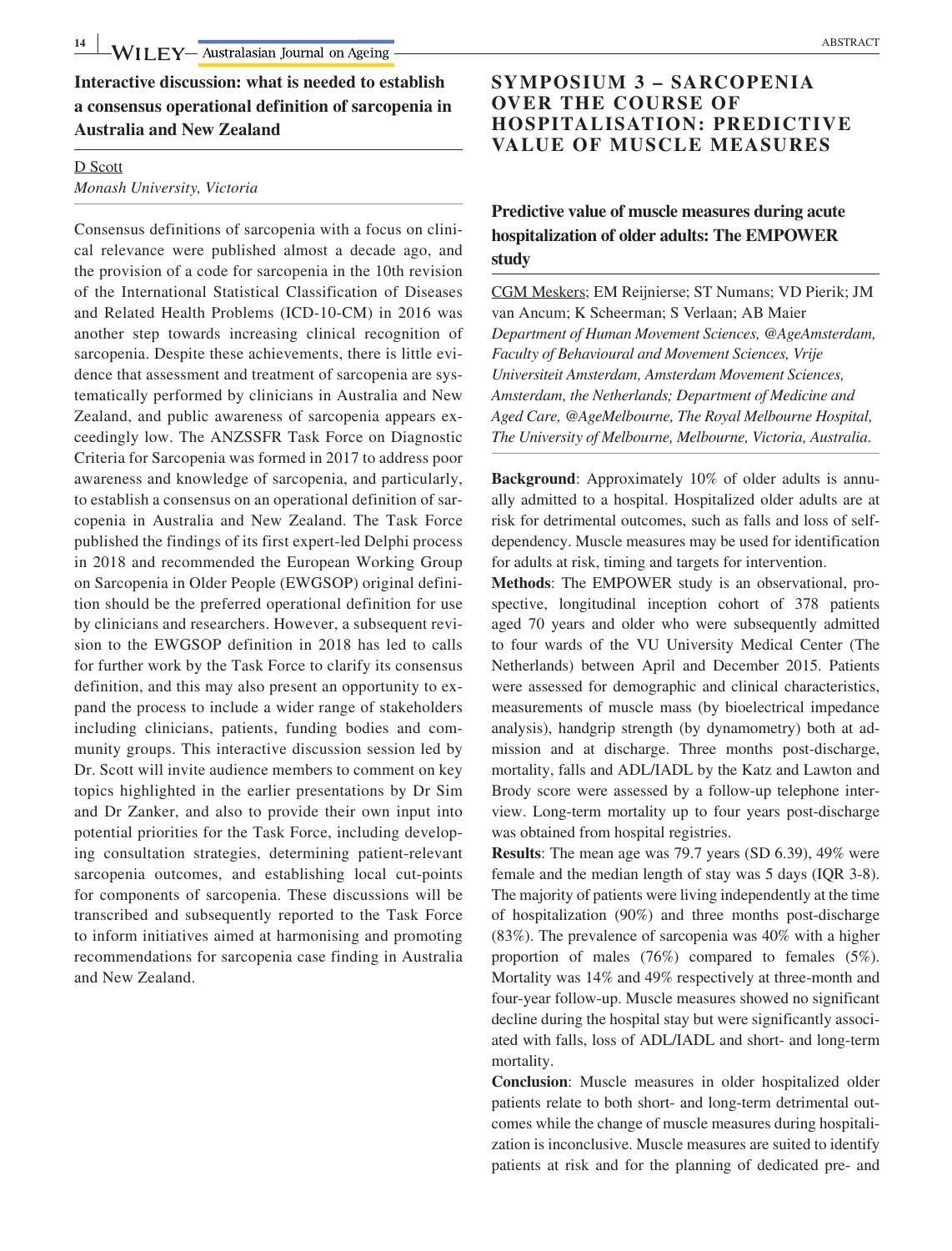post-hospital interventions. Future prospective studies and trials are required to address the protective value of the aforementioned interventions.

## **Longitudinal changes of muscle mass, muscle strength and physical performance in acutely admitted older adults up to three months postdischarge: The Hospital-ADL study**

JJ Aarden; EM Reijnierse; M van der Schaaf; M van der Esch; LA Reichardt; R van Seben; JA Bosch; JWR Twisk; AB Maier; BM Buurman; RHH Engelbert; On behalf of the Hospital-ADL study group *Department of Human Movement Sciences, @AgeAmsterdam, Faculty of Behavioural and Movement Sciences, Vrije Universiteit Amsterdam, Amsterdam Movement Sciences, Amsterdam, the Netherlands; Department of Medicine and Aged Care, @AgeMelbourne, The Royal Melbourne Hospital, The University of Melbourne, Melbourne, Victoria, Australia.*

**Background:** Over 30% of acutely hospitalized adults aged 70 and older experience decline in their activities of daily living, such as standing up from a chair or walking. The decline in activities of daily living is associated with low muscle mass and muscle strength. Information on the course of muscle mass, muscle strength and physical performance over time may provide specific starting points for timing and targets for intervention.

**Methods:** The Hospital-ADL study is a multicentre, observational, prospective cohort study of 401 patients aged 70 years and older who were acutely admitted to six hospitals in The Netherlands between September 2015 and June 2017. Patients were assessed for demographic, psychosocial and physical measurements including muscle mass (by bioelectrical impedance analysis), handgrip strength (by dynamometry), chair stand time and gait speed (by Short Physical Performance Battery) at admission, discharge and one- and three months post-discharge.

**Results:** The mean age of the patients was 79.3 years (SD 6.6) and 49% were female. Muscle mass and muscle strength did not change during the acute hospital stay but showed a significant decline after discharge from the hospital. Chair stand time and gait speed improved significantly from acute hospitalization up to three months post-discharge. Fear of falling showed an interaction effect with the course of muscle strength over time.

**Conclusion:** Muscle mass and muscle strength did not change during acute hospitalization. At post-discharge, a significant decline was found in muscle mass and muscle

strength. Future studies should focus on improving muscle mass and muscle strength including psychological aspects such as fear of falling directly after discharge from hospital.

#### **SYMPOSIUM 3 – SARCOPENIA OVER THE COURSE OF HOSPITALISATION: PREDICTIVE VALUE OF MUSCLE MEASURES**

## **Muscle measures and its clinical determinants in subacute geriatric rehabilitation patients: The EMPOWER-GR study**

EM Reijnierse; WK Lim; CSL Tuttle; C Maddison; AB Maier

*Department of Human Movement Sciences, @AgeAmsterdam, Faculty of Behavioural and Movement Sciences, Vrije Universiteit Amsterdam, Amsterdam Movement Sciences, Amsterdam, the Netherlands; Department of Medicine and Aged Care, @AgeMelbourne, The Royal Melbourne Hospital, The University of Melbourne, Melbourne, Victoria, Australia.*

**Background**: Geriatric patients admitted to subacute rehabilitation are at high risk of sarcopenia due to muscle atrophy arising from their acute hospital admission and extended periods of bed rest during hospitalisation, in combination with older age and multimorbidity. In this context, sarcopenia may be a key determinant of functional rehabilitation outcomes.

**Methods**: The EMPOWER-GR study is an ongoing multicentre, observational, prospective longitudinal cohort of patients admitted to subacute geriatric rehabilitation wards. Our first wave of data included 693 patients. A Comprehensive Geriatric Assessment was performed assessing various health domains at admission and discharge, including muscle mass (by bioelectrical impedance analysis), handgrip strength (by dynamometry) and physical performance (by Short Physical Performance Battery; SPPB). A follow-up telephone interview was conducted three months post-discharge.

**Results**: The mean age was 82.2 years (SD 7.9), 57% were female and the median length of stay was 20 days (IQR 14- 30). Before hospitalization, 97% was living independently. At admission, 63% was moderately-severely frail, 52% malnourished, 96% ADL dependent and the median SPPB score was 2 points (IQR 0-4). The prevalence of sarcopenia was 40% and the in-hospital incidence 7%. Skeletal muscle mass declined by  $-0.1 \pm 2.4$ kg. Handgrip strength, gait speed and SPPB score demonstrated improvements; handgrip strength by  $+0.7\pm4.4$  kg, gait speed by  $+0.13\pm0.21$  m/s and SPPB by  $+2\pm 2$  points. Muscle measures were significantly associated with inflammation, risk of malnutrition, functional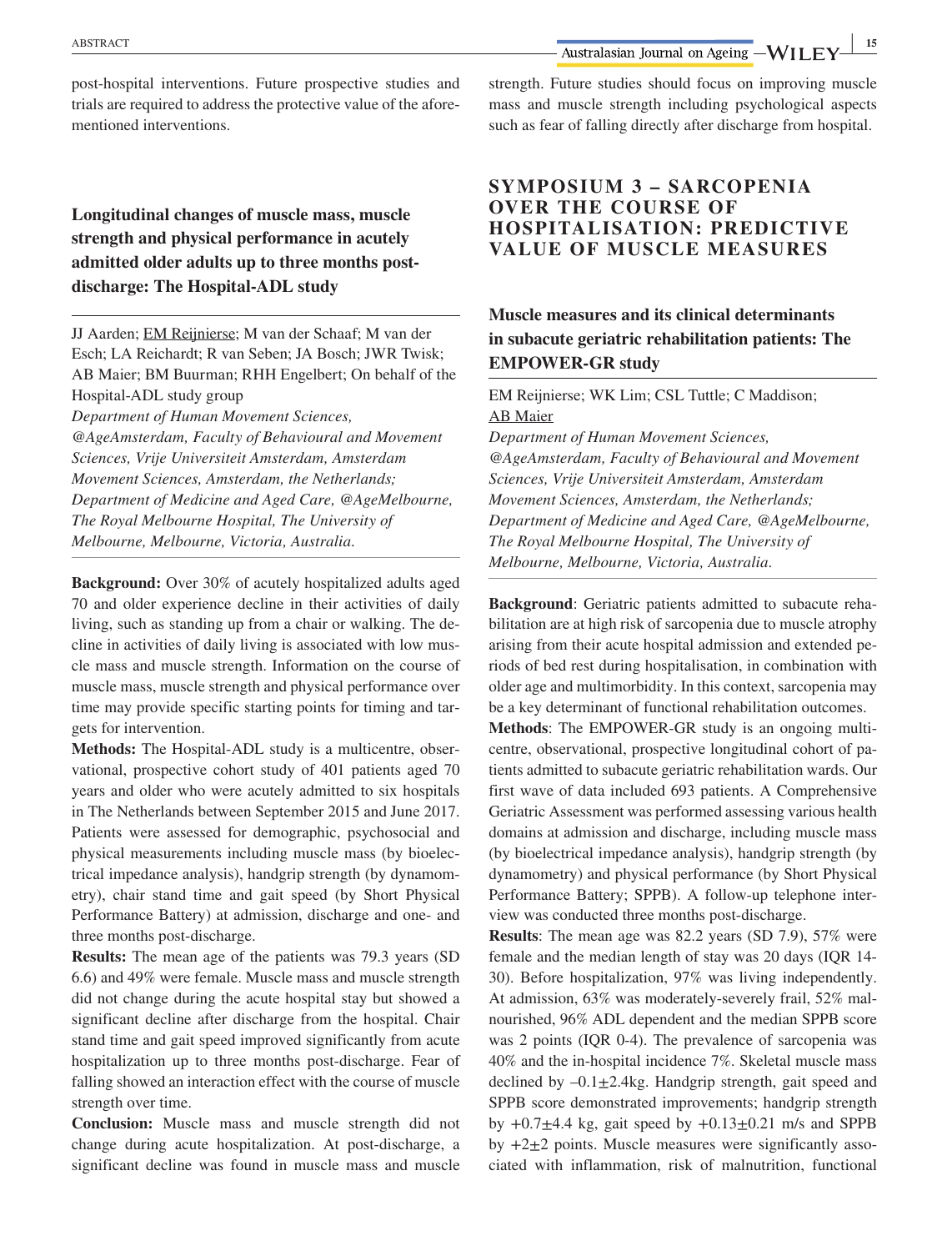**16 abstract 16 a ABSTRACT 16 ABSTRACT 16 ABSTRACT 16 ABSTRACT** 

dependency during admission, and with institutionalization and mortality at three months post-discharge.

**Conclusion**: The high proportion with sarcopenia supports the importance of diagnosing sarcopenia in this setting and the need for further investigation of therapeutic strategies. Despite the minimal changes in muscle measures, there was substantive individual variation and a high incidence of sarcopenia. Collectively, these data support subacute care as an important setting for the implementation of sarcopenia diagnostics as well as preventive and therapeutic strategies.

#### **SYMPOSIUM 5 – SPRINTT: MOVING TOWARD FUNCTION-CENTRED GERIATRIC MEDICINE**

**The "function vs. disease dilemma" in contemporary medicine: Physical frailty & sarcopenia as a prototypic condition of newgeneration geriatric medicine. The message of the SPRINTT project**

M Tosato; R Calvani; E Marzetti; F Landi *Fondazione Policlinico Agostino Gemelli - Catholic University of Sacred Heart*

Due to the worldwide demographic transition, healthcare systems are facing new demands. Health services—with their approach of mostly single acute conditions—are indeed confronted with an expanding older population characterized by specific medical needs related to multimorbidity and functional impairment. The European research project "Sarcopenia and Physical fRailty IN older people: multicomponenT Treatment strategies" (SPRINTT) project is specifically designed to overcome existing barriers for efficient public health interventions against frailty, and promote the implementation of successful aging strategies across Europe. The SPRINTT randomized clinical trial (RCT) will compare the efficacy of a multicomponent intervention (based on long-term structured physical activity, nutritional counselling, and an information and communication technology intervention) versus a Healthy Aging Lifestyle Education program for preventing incident mobility disability in community-dwelling older persons with physical frailty and sarcopenia. For the RCT, 1,500 community dwellers, aged 70 years and older (750 per treatment arm) will be enrolled. The study population will be comprised of "real life", nondisabled older persons exposed to increased vulnerability to stressors. The identification of such population will rely on three key elements: low muscle mass, measured by DXA; clinical signs of physical frailty (i.e., weakness, slow walking speed, and poor balance); absence of major mobility disability. The primary outcome will be the incidence of mobility disability (i.e., incident inability to walk 400 meters). Secondary outcomes will include, among others, changes in physical performance and function; ability of selected biomarkers to predict the rate of change in muscle mass; incidence of falls. The SPRINTT RCT will be conducted in 15 study sites located in nine European countries. The inclusion of a population with special needs will open pathways for future direction in the prevention of physical disability. In this symposium, the background, rationale, design, and data from the baseline visit of the SPRINTT trial will be described.

#### **New strategies for biomarker discovery in the field of physical frailty and sarcopenia**

E Marzetti; M Tosato; R Calvani; F Landi *Fondazione Policlinico Agostino Gemelli - Catholic University of Sacred Heart*

Physical frailty (PF) and sarcopenia are two common geriatric conditions upstream of the disabling cascade. The lack of a unique operational definition for PF and sarcopenia and their complex pathophysiology make the development of biomarkers for these conditions extremely challenging. Presently available biomarkers for PF and sarcopenia are typically related to specific pathogenic mechanisms and/or phenotypes. As such, they only describe single aspects of the conditions and are weakly associated with clinically relevant outcomes. This scenario suggests that there might not be one single biological marker that reliably tracks the multitude of different contributors and phenotypes of PF and sarcopenia. A shift of paradigm is therefore needed, moving from the quest for a single biomarker to the development of multivariate/multidimensional modeling of a panel of complementary biomarkers (likely within multiple classes: imaging, serum biomarkers, and functional tests). This approach may promote: (1) the early detection of otherwise subclinical conditions, (2) the diagnostic assessment of clinically manifested PF and sarcopenia, (3) the risk stratification of subjects with a suspected or confirmed diagnosis, (4) the tracking of the conditions over time, (5) the selection of an appropriate therapeutic intervention, and (6) the monitoring of the response to treatment. As opposed to conventional monodimensional approaches, the simultaneous evaluation of multiple parameters belonging to different domains may be better suited to cope with the heterogeneity of complex age-related phenomena, such as PF and sarcopenia.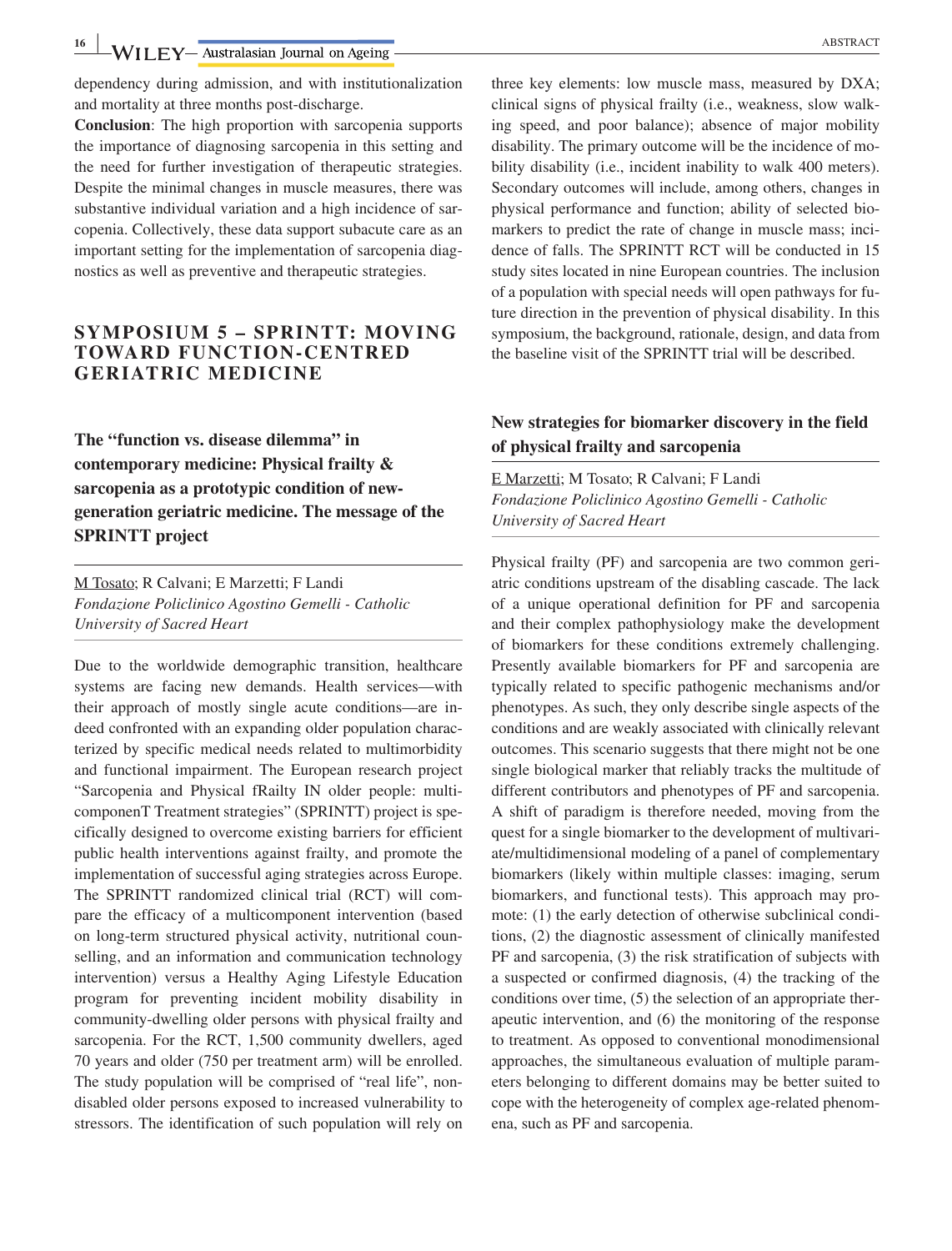#### **Nutritional intervention against physical frailty and sasrcopenia**

R Calvani; E Marzetti; A Picca; F Landi *Fondazione Policlinico Agostino Gemelli -Catholic University of Sacred Heart*

Nutritional status is of course a major determinant of the person's wellbeing. Evidence suggests that nutrition represents an important and modifiable factor potentially affecting the frailty status of the older person. Nutrition is not only involved in the direct assessment of frailty, but may also play a role in the definition of the interventions aimed at restoring robustness and contrasting sarcopenia. Given its capacity to provide beneficial effects on multiple systems and at biological, clinical, and social levels, nutrition may be considered as a multicomponent intervention per se. Notably, the combination of nutritional interventions and physical exercise appears to be the most effective strategy presently available for the management of sarcopenia.

For a nutritional intervention to be effective against frailty and sarcopenia, it should: a) provide an adequate caloric intake; b) ensure the provision of appropriate nutrients, taking into account age, sex, health status, PA level, and comorbidities; c) provide the adequate quality and quantity of nutrients at the right time, that is, when physiologically needed. We will detail existing evidence on the efficacy of different combinations of macronutrient, micronutrient, and "nutraceutical" compounds alone and in combination with exercise in relation to skeletal muscle mass, metabolism (protein and fuel), and performance (i.e., strength and function).

#### **SYMPOSIUM 6 – IMPACT OF EXERCISE ON CELLULAR CHANGES DURING NEUROMUSCULAR AGEING**

#### **Age-related neurodegeneration may be caused by defects at the nuclear envelope, and attenuated by exercise**

 $AP$  Gillon<sup>1</sup>; JC Cornwall<sup>2</sup>; PW Sheard<sup>1</sup> *1 Department of Physiology, School of Biomedical Sciences, University of Otago; <sup>2</sup> Centre for Early Learning in Medicine, Otago Medical School, University of Otago, New Zealand*

Extensions to lifespan have resulted in widespread frailty caused by loss of skeletal muscle mass. Many studies have shown that age-related loss of skeletal muscle is driven at least partly by denervation arising from death of motoneurons. Recent evidence indicates that degradation of the

nucleocytoplasmic barrier and transport process are likely contributors to motoneuron death in normal ageing. It is well established that exercise protects muscle mass in old age, so we asked whether this outcome might be due to prevention of age-related degenerative changes in motoneurons. Mice were given access to a running wheel for four months (or were retained as sedentary controls), and we then used immunohistochemistry to examine nuclear envelope and nucleocytoplasmic transport proteins in their motoneurons. We found that loss of lumbar motoneurons in old age was accompanied by reductions in immunodetectable levels of key nucleocytoplasmic transport proteins in surviving neurons, but these changes were attenuated in elderly animals that had undergone wheel running. Our results show that exercise reduces some of the emergent defects at the nuclear envelope that contribute to age-related motoneuron death, and by reducing motoneuron death it potentially helps preserve muscle mass by reducing denervation atrophy.

## **Structural alterations at the myotendinous junction in elderly and exercised mouse skeletal muscles**

P Sheard<sup>1</sup>; K Nielsen<sup>1</sup>; N Lal<sup>1</sup>; J Cornwall<sup>2</sup> *1 Department of Physiology, School of Biomedical Sciences, University of Otago; <sup>2</sup> Centre for Early Learning in Medicine, Otago Medical School, University of Otago, New Zealand*

Progressive loss of muscle mass accompanied by decline in muscle function are cardinal features of sarcopenia. The myotendinous junction is a crucial interface between tendons and contractile elements, and alteration in the properties of this structure has the potential to impact significantly on muscle function. Therefore, we sought to investigate whether changes at the myotendinous junction might contribute to the age-related decline in muscle function, and whether regular exercise might reduce the severity of any change. We visualised the myotendinous junctions of soleus muscle fibres from young (n=5, 6 months), elderly sedentary (n=5, 24 months), and elderly exercised (n=5, 24 months) mice using wholemount and transverse section immunohistochemistry. Length of the myotendinous region of muscle fibres increased by 95% between 6 and 24 months of age  $(p<0.0001)$  with no significant change in total fibre length or muscle pennation angle, resulting in a 6.4% decline in the contractile length of fibres. Extension to the myotendinous region was accompanied by a doubling (from 3% to 6% of section area) in collagen deposition in sections containing myotendinous profiles. Old mice that exercised regularly between 20-24 months reversed these changes. Therefore, prevention or reversal of changes to the connective tissue framework with regular exercise has